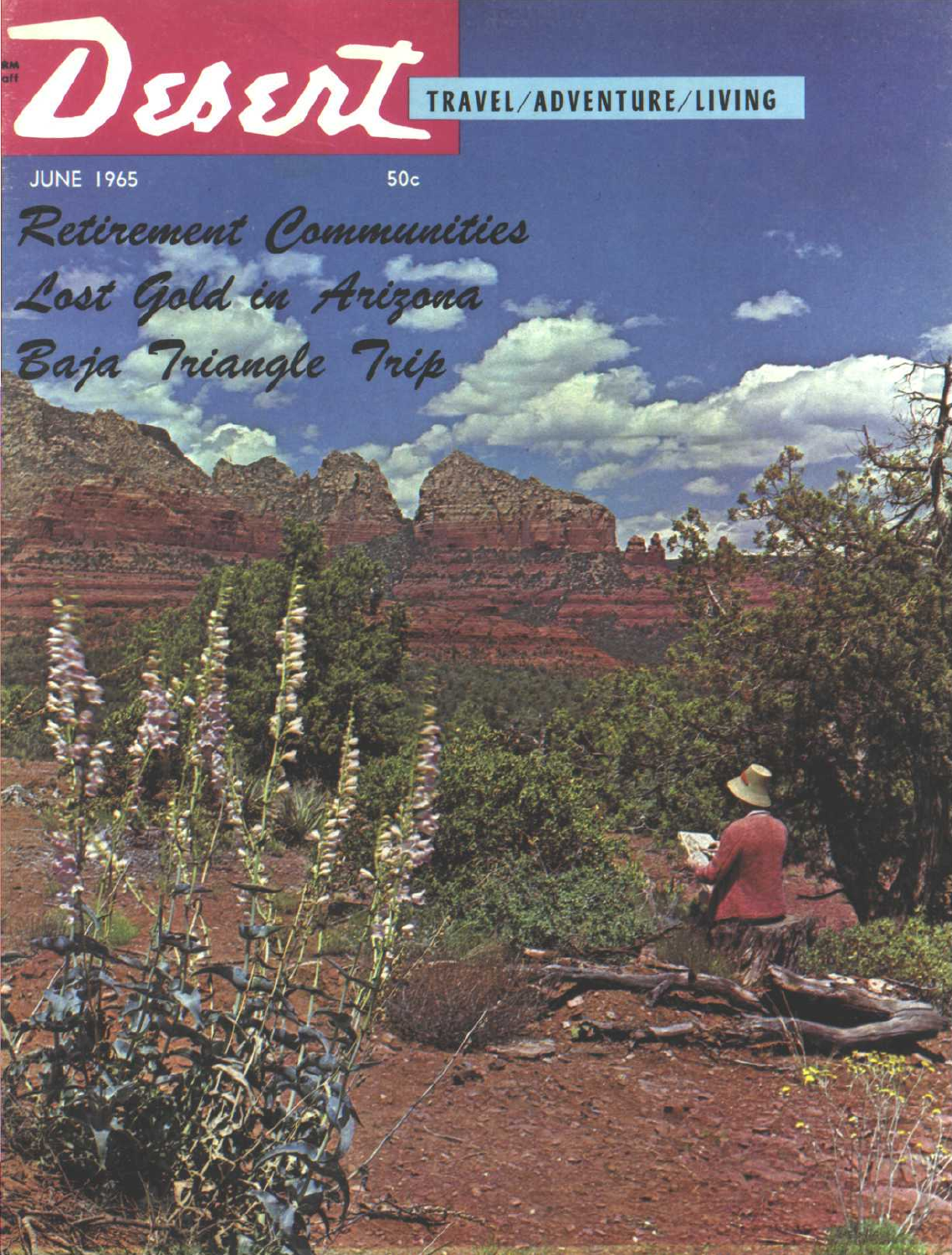## **LITTLE LAKE'S BIG FUN by Dorothy Robertson**

LAKE'S shimmering waters have the same effect upon tired travelers journeying through arid Mojave desert land as had the swamps of a century ago upon plodding prospectors. Where wind-ruffled wavelets lap against basalt cliffs formed milleniums ago when molten lava oozed down their dark flanks, gold-seeking Mexican miners once paused to refresh themselves at swamps they named Lagunita. This was the first water to be found within 20 miles after leaving the valley of the Indian Wells.

Following the discovery of precious metals, white miners, settlers and store-keepers risked Indian depredation to build up businesses that netted one merchant as much as 550,000 annually. It was during this period, in the mid-sixties, that the melodic name of Lagunita was changed to prosaic Little Lake, California.

From 1865 **to** 1883, **Cerro Gordo's** famous **silver-lead** mines kept southern roads busy with freightwagons and Little Lake flourished as an important stage stop. With the waning of Cerro Gordo, however, road trafficbegan to slow. **In 1910** the Southern Pacific Railroad came through Little Lake, giving Owens Valley its longcoveted rail connection to the south. It was necessary to lay the rails upon trestles in order to "navigate" the tule swamps. At long last Little Lake the stage stop, became Little Lake the whistle stop.

In the early '20s, Bill Bramlette, a well-known auto racer of the era, saw Little Lake while participating in a load race from Los Angeles to Bishop. Envisioning possibilities in these **swamps,** he purchased various homesteads around the area, aggregating some 1200 acres. Then he settled



*Upper Fossil Falls and mesa.*



*Southwest end of Little Lake. Petroglyphs are on face of basalt rocks.*



down to raising cattle. He dammed up the south end of the swamps to irrigate his pasture lands and, to keep down the tule growth, he imported **muskrats.** The resultant mile-long lake, he stocked with fish. Very shortly afterwards delighted fishermen arrived from Southern California cities.

For years Bill **Bramlette's** son, Tom, and his family ran Little Lake as a fishing and boating resort. Tom put in two **campgrounds** at the north end of the lake, **a** snack bar and a trout rearing **pond** and rented boats. Fish are bluegill, bass, catfish, **crappie** and trout.

Today Little Lake is owned by the Jack Morehart Land **Company** of Los Angeles, but it has been subleased to Bob Whiting of the Mt. Whitney Game Club. Bob opened Little Lake to public fishing on May 16, 1964. Prices are reasonable. Boat rentals are S3.50 per day and fishing fees are \$2.50 or, for children under 12, **\$1.50** per day. No license is required and there's no limit. One lucky fisherman recently came away with a catch of 40!

The campgrounds are in operation all of the time and on weekends and **holidays** a snack bar is open. These facilities are at the lake, but Little Lake hamlet lies a mile or so south where there is a large hotel with dining room, coffee shop and post office.

In 1947 Little Lake became the scene of much archeological excitement when Duane and Margaret Mack of China Lake discovered a cave with a human skeleton which was later identified by Dr. M. R. Harrington of the Southwest Museum as that of a Pinto Man some 3000 years old!